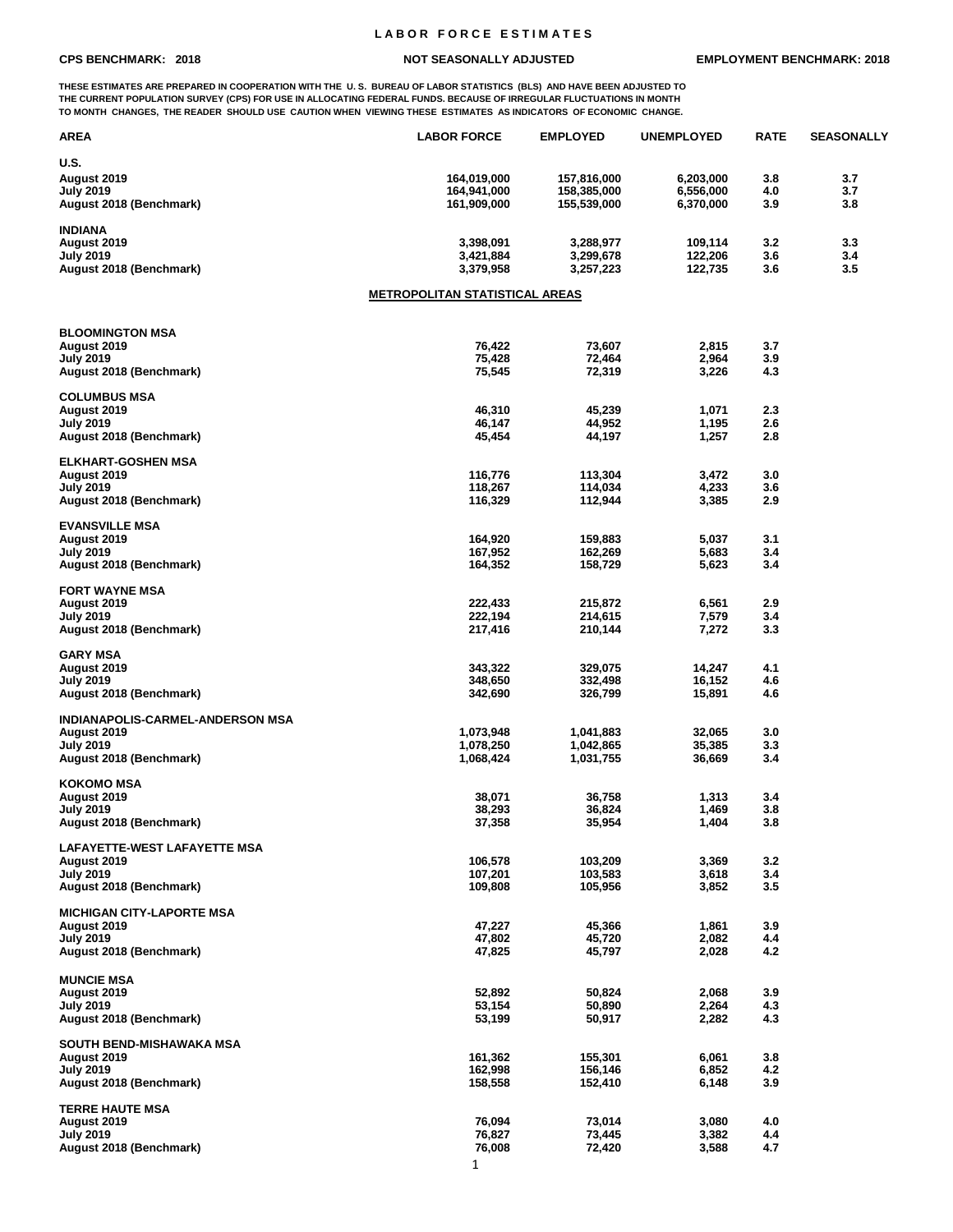| AREA                                                                                                          | <b>LABOR FORCE</b>              | <b>EMPLOYED</b>               | <b>UNEMPLOYED</b>       | RATE              |
|---------------------------------------------------------------------------------------------------------------|---------------------------------|-------------------------------|-------------------------|-------------------|
|                                                                                                               | <b>COUNTIES</b>                 |                               |                         |                   |
| <b>ADAMS</b><br>August 2019<br>July 2019<br>August 2018 (Benchmark)                                           | 17,920<br>18,083<br>17,504      | 17,443<br>17,498<br>17,001    | 477<br>585<br>503       | 2.7<br>3.2<br>2.9 |
| ALLEN (FORT WAYNE MSA)<br><b>August 2019</b><br><b>July 2019</b><br>August 2018 (Benchmark)                   | 189,658<br>189,354<br>185,321   | 183,959<br>182,752<br>179,004 | 5,699<br>6,602<br>6,317 | 3.0<br>3.5<br>3.4 |
| <b>BARTHOLOMEW (COLUMBUS MSA)</b><br>August 2019<br>July 2019<br>August 2018 (Benchmark)                      | 46,310<br>46,147<br>45,454      | 45,239<br>44,952<br>44,197    | 1,071<br>1,195<br>1,257 | 2.3<br>2.6<br>2.8 |
| <b>BENTON (LAFAYETTE-WEST LAFAYETTE MSA)</b><br>August 2019<br><b>July 2019</b><br>August 2018 (Benchmark)    | 4,328<br>4,455<br>4,465         | 4,195<br>4,296<br>4,323       | 133<br>159<br>142       | 3.1<br>3.6<br>3.2 |
| <b>BLACKFORD</b><br>August 2019<br>July 2019<br>August 2018 (Benchmark)                                       | 5,038<br>5,122<br>5,323         | 4,856<br>4,925<br>5,114       | 182<br>197<br>209       | 3.6<br>3.8<br>3.9 |
| <b>BOONE (INDIANAPOLIS-CARMEL-ANDERSON MSA)</b><br>August 2019<br>July 2019<br>August 2018 (Benchmark)        | 36,299<br>36,513<br>36,099      | 35,398<br>35,530<br>35,039    | 901<br>983<br>1,060     | 2.5<br>2.7<br>2.9 |
| <b>BROWN (INDIANAPOLIS-CARMEL-ANDERSON MSA)</b><br>August 2019<br><b>July 2019</b><br>August 2018 (Benchmark) | 7,742<br>7,786<br>7,666         | 7,528<br>7,547<br>7,415       | 214<br>239<br>251       | 2.8<br>3.1<br>3.3 |
| <b>CARROLL (LAFAYETTE-WEST LAFAYETTE MSA)</b><br>August 2019<br>July 2019<br>August 2018 (Benchmark)          | 9,711<br>9,887<br>10,004        | 9,422<br>9,566<br>9,667       | 289<br>321<br>337       | 3.0<br>3.2<br>3.4 |
| <b>CASS</b><br>August 2019<br><b>July 2019</b><br>August 2018 (Benchmark)                                     | 17,871<br>18,016<br>18,226      | 17,313<br>17,379<br>17,560    | 558<br>637<br>666       | 3.1<br>3.5<br>3.7 |
| <b>CLARK (LOUISVILLE MSA)</b><br>August 2019<br>July 2019<br>August 2018 (Benchmark)                          | 62,378<br>62,922<br>61,962      | 60,369<br>60,619<br>59,649    | 2,009<br>2,303<br>2,313 | 3.2<br>3.7<br>3.7 |
| <b>CLAY (TERRE HAUTE MSA)</b><br>August 2019<br><b>July 2019</b><br>August 2018 (Benchmark)                   | 12,180<br>12,245<br>12,099      | 11,718<br>11,805<br>11,624    | 462<br>440<br>475       | 3.8<br>3.6<br>3.9 |
| <b>CLINTON</b><br>August 2019<br>July 2019<br>August 2018 (Benchmark)                                         | 17,341<br>17,457<br>17,277      | 16,889<br>16,963<br>16,764    | 452<br>494<br>513       | 2.6<br>2.8<br>3.0 |
| <b>CRAWFORD</b><br>August 2019<br>July 2019<br>August 2018 (Benchmark)                                        | 4,981<br>4,947<br>4,993         | 4,799<br>4,752<br>4,789       | 182<br>195<br>204       | 3.7<br>3.9<br>4.1 |
| <b>DAVIESS</b><br>August 2019<br><b>July 2019</b><br>August 2018 (Benchmark)                                  | 17,086<br>17,249<br>16,750      | 16,657<br>16,771<br>16,254    | 429<br>478<br>496       | 2.5<br>2.8<br>3.0 |
| <b>DEARBORN (CINCINNATI MSA)</b><br>August 2019<br><b>July 2019</b><br>August 2018 (Benchmark)                | 26,751<br>27,041<br>26,125      | 25,843<br>26,034<br>25,172    | 908<br>1,007<br>953     | 3.4<br>3.7<br>3.6 |
| <b>DECATUR</b><br>August 2019<br><b>July 2019</b><br>August 2018 (Benchmark)                                  | 15,263<br>15,423<br>15,124      | 14,851<br>14,979<br>14,654    | 412<br>444<br>470       | 2.7<br>2.9<br>3.1 |
| <b>DEKALB</b><br>August 2019<br><b>July 2019</b><br>August 2018 (Benchmark)                                   | 23,092<br>23,300<br>22,630<br>2 | 22,468<br>22,579<br>21,937    | 624<br>721<br>693       | 2.7<br>3.1<br>3.1 |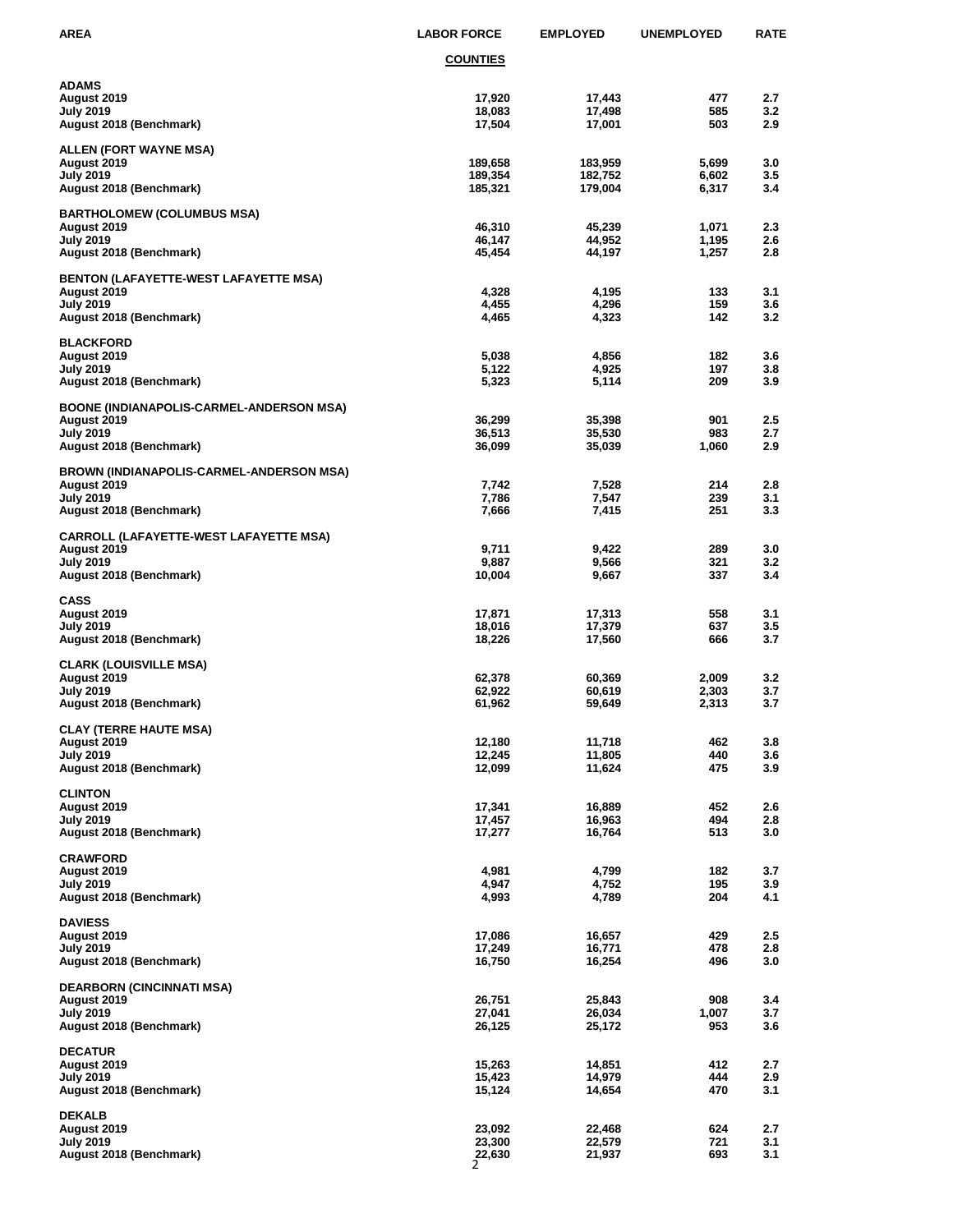| AREA                                                      | <b>LABOR FORCE</b> | <b>EMPLOYED</b>    | <b>UNEMPLOYED</b> | <b>RATE</b> |
|-----------------------------------------------------------|--------------------|--------------------|-------------------|-------------|
| <b>DELAWARE (MUNCIE MSA)</b>                              |                    |                    |                   |             |
| August 2019                                               | 52,892             | 50,824             | 2,068             | 3.9         |
| <b>July 2019</b>                                          | 53,154             | 50,890             | 2,264             | 4.3         |
| August 2018 (Benchmark)                                   | 53,199             | 50,917             | 2,282             | 4.3         |
| <b>DUBOIS</b>                                             |                    |                    |                   |             |
| August 2019                                               | 23.444             | 22,893             | 551               | 2.4         |
| July 2019                                                 | 23,908             | 23,281             | 627               | 2.6         |
| August 2018 (Benchmark)                                   | 23,398             | 22,751             | 647               | 2.8         |
| ELKHART (ELKHART-GOSHEN MSA)                              |                    |                    |                   |             |
| August 2019                                               | 116,776            | 113,304            | 3,472             | 3.0         |
| <b>July 2019</b>                                          | 118,267            | 114,034            | 4,233             | 3.6         |
| August 2018 (Benchmark)                                   | 116,329            | 112,944            | 3,385             | 2.9         |
| <b>FAYETTE</b>                                            |                    |                    |                   |             |
| August 2019                                               | 9,310              | 8,875              | 435               | 4.7         |
| July 2019                                                 | 9,104              | 8,642              | 462               | 5.1         |
| August 2018 (Benchmark)                                   | 9,319              | 8,859              | 460               | 4.9         |
| <b>FLOYD (LOUISVILLE MSA)</b>                             |                    |                    |                   |             |
| August 2019                                               | 41,842             | 40,593             | 1,249             | 3.0         |
| July 2019                                                 | 42,207             | 40,782             | 1,425             | 3.4         |
| August 2018 (Benchmark)                                   | 41,573             | 40,124             | 1,449             | 3.5         |
| <b>FOUNTAIN</b>                                           |                    |                    |                   |             |
| August 2019                                               | 8,038              | 7,771              | 267               | 3.3         |
| <b>July 2019</b>                                          | 8,129              | 7,834              | 295               | 3.6         |
| August 2018 (Benchmark)                                   | 8,120              | 7,819              | 301               | 3.7         |
| <b>FRANKLIN</b>                                           |                    |                    |                   |             |
| August 2019                                               | 11,788             | 11,413             | 375               | 3.2         |
| July 2019                                                 | 11,781             | 11,365             | 416<br>432        | 3.5<br>3.8  |
| August 2018 (Benchmark)                                   | 11,499             | 11,067             |                   |             |
| <b>FULTON</b>                                             |                    |                    |                   |             |
| August 2019                                               | 10,155             | 9,857              | 298               | 2.9         |
| July 2019                                                 | 10,338             | 10,025<br>9,546    | 313<br>347        | 3.0<br>3.5  |
| August 2018 (Benchmark)                                   | 9,893              |                    |                   |             |
| <b>GIBSON</b>                                             |                    |                    |                   |             |
| August 2019                                               | 19,656             | 19,179             | 477               | 2.4         |
| July 2019<br>August 2018 (Benchmark)                      | 19,829<br>19,561   | 19,305<br>18,978   | 524<br>583        | 2.6<br>3.0  |
|                                                           |                    |                    |                   |             |
| <b>GRANT</b>                                              |                    |                    |                   |             |
| August 2019<br><b>July 2019</b>                           | 31,148<br>31,091   | 29,981<br>29,825   | 1,167<br>1,266    | 3.7<br>4.1  |
| August 2018 (Benchmark)                                   | 31,304             | 30,004             | 1,300             | 4.2         |
|                                                           |                    |                    |                   |             |
| <b>GREENE</b>                                             |                    |                    |                   |             |
| August 2019                                               | 13,689             | 13,168<br>13,001   | 521               | 3.8<br>4.1  |
| July 2019<br>August 2018 (Benchmark)                      | 13,556<br>13,537   | 12,906             | 555<br>631        | 4.7         |
|                                                           |                    |                    |                   |             |
| HAMILTON (INDIANAPOLIS-CARMEL-ANDERSON MSA)               | 183,335            |                    |                   |             |
| August 2019<br><b>July 2019</b>                           | 183,917            | 178,678<br>178,826 | 4,657<br>5,091    | 2.5<br>2.8  |
| August 2018 (Benchmark)                                   | 182,357            | 176,967            | 5,390             | 3.0         |
|                                                           |                    |                    |                   |             |
| HANCOCK (INDIANAPOLIS-CARMEL-ANDERSON MSA)<br>August 2019 | 40,221             | 39,084             | 1,137             | 2.8         |
| <b>July 2019</b>                                          | 40,451             | 39,183             | 1,268             | 3.1         |
| August 2018 (Benchmark)                                   | 40,020             | 38,713             | 1,307             | 3.3         |
|                                                           |                    |                    |                   |             |
| <b>HARRISON (LOUISVILLE MSA)</b><br>August 2019           | 20,367             | 19,748             | 619               | 3.0         |
| <b>July 2019</b>                                          | 20,581             | 19,856             | 725               | 3.5         |
| August 2018 (Benchmark)                                   | 20,238             | 19,512             | 726               | 3.6         |
| HENDRICKS (INDIANAPOLIS-CARMEL-ANDERSON MSA)              |                    |                    |                   |             |
| August 2019                                               | 89,658             | 87,229             | 2,429             | 2.7         |
| <b>July 2019</b>                                          | 89,922             | 87,276             | 2,646             | 2.9         |
| August 2018 (Benchmark)                                   | 89,218             | 86,447             | 2,771             | 3.1         |
| <b>HENRY</b>                                              |                    |                    |                   |             |
| August 2019                                               | 22,368             | 21,679             | 689               | 3.1         |
| <b>July 2019</b>                                          | 22,319             | 21,529             | 790               | 3.5         |
| August 2018 (Benchmark)                                   | 22,558             | 21,739             | 819               | 3.6         |
| <b>HOWARD (KOKOMO MSA)</b>                                |                    |                    |                   |             |
| August 2019                                               | 38,071             | 36,758             | 1,313             | 3.4         |
| <b>July 2019</b>                                          | 38,293             | 36,824             | 1,469             | 3.8         |
| August 2018 (Benchmark)                                   | 37,358             | 35,954             | 1,404             | 3.8         |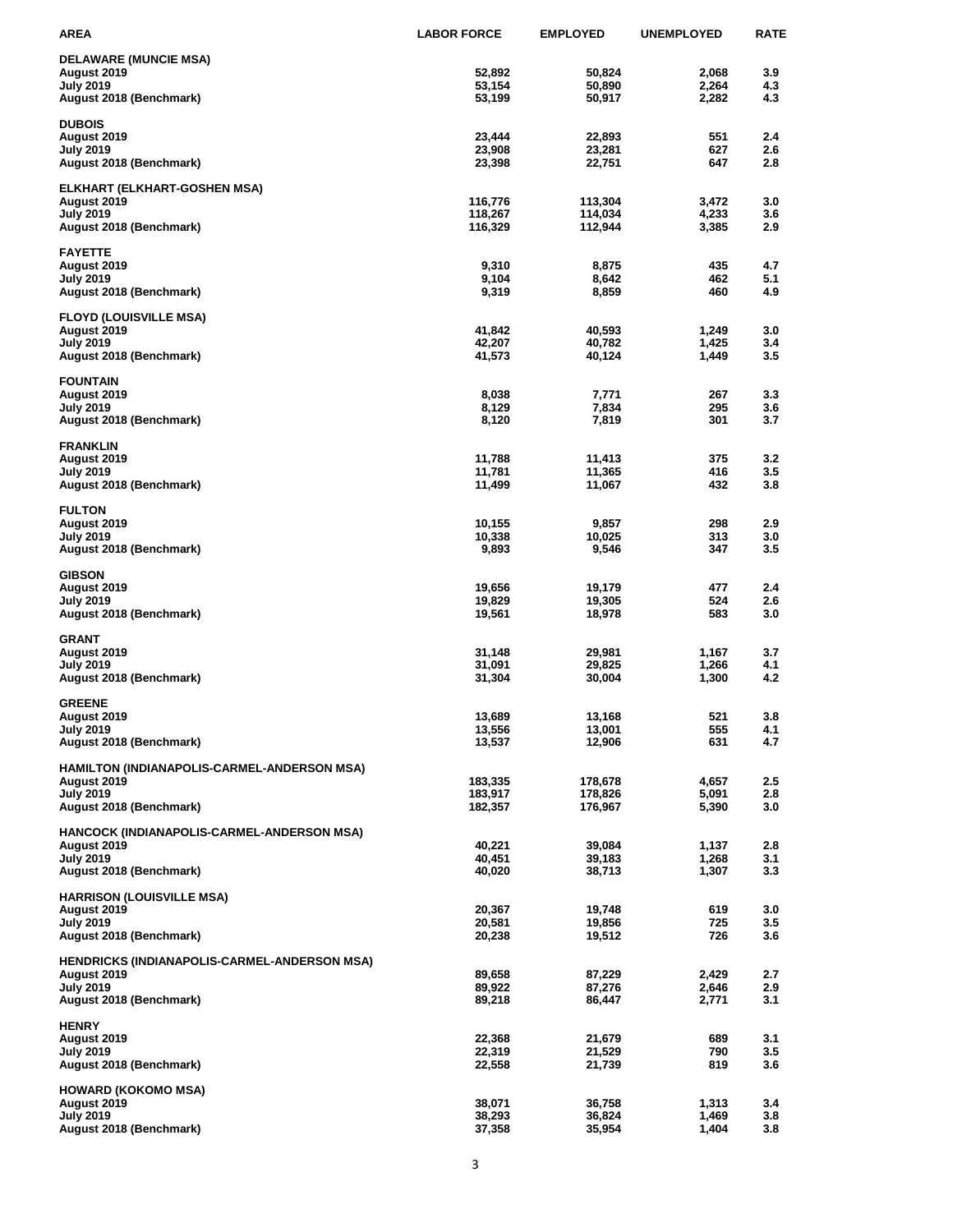| AREA                                              | <b>LABOR FORCE</b> | <b>EMPLOYED</b>  | <b>UNEMPLOYED</b> | <b>RATE</b> |
|---------------------------------------------------|--------------------|------------------|-------------------|-------------|
| <b>HUNTINGTON</b>                                 |                    |                  |                   |             |
| August 2019                                       | 18,399             | 17,843           | 556               | 3.0         |
| July 2019                                         | 18,393             | 17,762           | 631               | 3.4         |
| August 2018 (Benchmark)                           | 18,541             | 17,877           | 664               | 3.6         |
| <b>JACKSON</b>                                    |                    |                  |                   |             |
| August 2019                                       | 23,315             | 22,703           | 612               | 2.6         |
| <b>July 2019</b>                                  | 23,453             | 22,762           | 691               | 2.9         |
| August 2018 (Benchmark)                           | 23,077             | 22,360           | 717               | 3.1         |
|                                                   |                    |                  |                   |             |
| <b>JASPER (GARY MSA)</b>                          |                    |                  |                   |             |
| August 2019                                       | 16,450             | 15,907           | 543               | 3.3         |
| <b>July 2019</b>                                  | 16,830<br>16,492   | 16,207<br>15,864 | 623<br>628        | 3.7<br>3.8  |
| August 2018 (Benchmark)                           |                    |                  |                   |             |
| JAY                                               |                    |                  |                   |             |
| August 2019                                       | 9,685              | 9,406            | 279               | 2.9         |
| July 2019                                         | 9,713              | 9,420            | 293               | 3.0         |
| August 2018 (Benchmark)                           | 9,958              | 9,619            | 339               | 3.4         |
|                                                   |                    |                  |                   |             |
| <b>JEFFERSON</b><br>August 2019                   | 15,216             | 14,700           | 516               | 3.4         |
| July 2019                                         | 15,222             | 14,659           | 563               | 3.7         |
| August 2018 (Benchmark)                           | 14,987             | 14,417           | 570               | 3.8         |
|                                                   |                    |                  |                   |             |
| <b>JENNINGS</b>                                   |                    |                  |                   |             |
| August 2019                                       | 13,740             | 13,340           | 400               | 2.9         |
| July 2019                                         | 13,785             | 13,325           | 460               | 3.3         |
| August 2018 (Benchmark)                           | 13,794             | 13,279           | 515               | 3.7         |
| JOHNSON (INDIANAPOLIS-CARMEL-ANDERSON MSA)        |                    |                  |                   |             |
| August 2019                                       | 83,089             | 80,876           | 2,213             | 2.7         |
| July 2019                                         | 83,437             | 81,024           | 2,413             | 2.9         |
| August 2018 (Benchmark)                           | 82,694             | 80,149           | 2,545             | 3.1         |
|                                                   |                    |                  |                   |             |
| <b>KNOX</b>                                       |                    |                  |                   |             |
| August 2019                                       | 18,608             | 18,001           | 607               | 3.3         |
| <b>July 2019</b>                                  | 18,884             | 18,227           | 657<br>662        | 3.5<br>3.5  |
| August 2018 (Benchmark)                           | 18,650             | 17,988           |                   |             |
| <b>KOSCIUSKO</b>                                  |                    |                  |                   |             |
| August 2019                                       | 43,577             | 42,397           | 1,180             | 2.7         |
| July 2019                                         | 43,989             | 42,583           | 1,406             | 3.2         |
| August 2018 (Benchmark)                           | 42,972             | 41,713           | 1,259             | 2.9         |
|                                                   |                    |                  |                   |             |
| <b>LAGRANGE</b><br>August 2019                    | 20,613             | 20,055           | 558               | 2.7         |
| <b>July 2019</b>                                  | 20,991             | 20,308           | 683               | 3.3         |
| August 2018 (Benchmark)                           | 20,653             | 20,070           | 583               | 2.8         |
|                                                   |                    |                  |                   |             |
| LAKE (GARY MSA)                                   |                    |                  |                   |             |
| August 2019                                       | 232,695            | 222,350          | 10,345            | 4.4         |
| <b>July 2019</b>                                  | 236,279            | 224,495          | 11,784            | 5.0         |
| August 2018 (Benchmark)                           | 232,306            | 220,768          | 11,538            | 5.0         |
| LA PORTE (MICHIGAN CITY-LAPORTE MSA)              |                    |                  |                   |             |
| August 2019                                       | 47,227             | 45,366           | 1,861             | 3.9         |
| <b>July 2019</b>                                  | 47,802             | 45,720           | 2,082             | 4.4         |
| August 2018 (Benchmark)                           | 47,825             | 45,797           | 2,028             | 4.2         |
|                                                   |                    |                  |                   |             |
| <b>LAWRENCE</b>                                   |                    |                  |                   |             |
| August 2019<br><b>July 2019</b>                   | 21,600<br>21,428   | 20,894<br>20,642 | 706<br>786        | 3.3<br>3.7  |
| August 2018 (Benchmark)                           | 20,958             | 20,147           | 811               | 3.9         |
|                                                   |                    |                  |                   |             |
| <b>MADISON (INDIANAPOLIS-CARMEL-ANDERSON MSA)</b> |                    |                  |                   |             |
| August 2019                                       | 59,933             | 57,884           | 2,049             | 3.4         |
| <b>July 2019</b>                                  | 60,321             | 58,033           | 2,288             | 3.8         |
| August 2018 (Benchmark)                           | 59,714             | 57,361           | 2,353             | 3.9         |
| <b>MARION (INDIANAPOLIS-CARMEL-ANDERSON MSA)</b>  |                    |                  |                   |             |
| August 2019                                       | 496,399            | 480,336          | 16,063            | 3.2         |
| <b>July 2019</b>                                  | 498,236            | 480,344          | 17,892            | 3.6         |
| August 2018 (Benchmark)                           | 493,827            | 475,535          | 18,292            | 3.7         |
|                                                   |                    |                  |                   |             |
| <b>MARSHALL</b>                                   |                    |                  |                   |             |
| August 2019                                       | 23,489             | 22,786           | 703               | 3.0         |
| <b>July 2019</b>                                  | 24,108             | 23,296           | 812<br>783        | 3.4<br>3.3  |
| August 2018 (Benchmark)                           | 23,575             | 22,792           |                   |             |
| <b>MARTIN</b>                                     |                    |                  |                   |             |
| August 2019                                       | 5,416              | 5,271            | 145               | 2.7         |
| <b>July 2019</b>                                  | 5,527              | 5,378            | 149               | 2.7         |
| August 2018 (Benchmark)                           | 5,243              | 5,094            | 149               | 2.8         |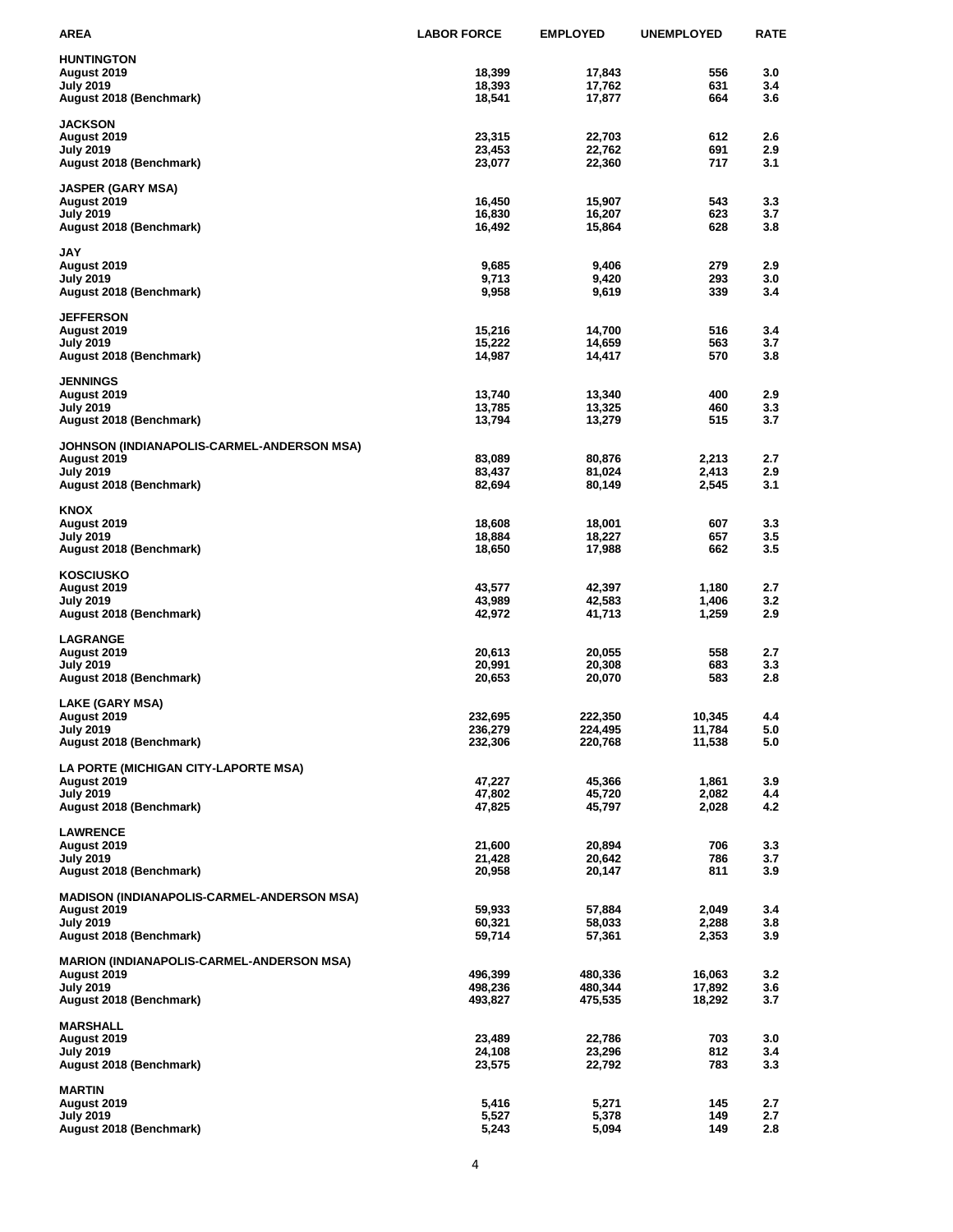| AREA                                      | <b>LABOR FORCE</b> | <b>EMPLOYED</b>  | <b>UNEMPLOYED</b> | <b>RATE</b> |
|-------------------------------------------|--------------------|------------------|-------------------|-------------|
| MIAMI                                     |                    |                  |                   |             |
| August 2019                               | 15,994             | 15,431           | 563               | 3.5         |
| <b>July 2019</b>                          | 16,097             | 15,446           | 651               | 4.0         |
| August 2018 (Benchmark)                   | 15,950             | 15,335           | 615               | 3.9         |
| <b>MONROE (BLOOMINGTON MSA)</b>           |                    |                  |                   |             |
| August 2019                               | 67,410             | 64,955           | 2,455             | 3.6         |
| July 2019                                 | 66,484<br>66,623   | 63,902           | 2,582<br>2,809    | 3.9<br>4.2  |
| August 2018 (Benchmark)                   |                    | 63,814           |                   |             |
| <b>MONTGOMERY</b>                         |                    |                  |                   |             |
| August 2019                               | 18,868             | 18,276           | 592               | 3.1         |
| July 2019<br>August 2018 (Benchmark)      | 19,096<br>19,063   | 18,433<br>18,437 | 663<br>626        | 3.5<br>3.3  |
|                                           |                    |                  |                   |             |
| MORGAN (INDIANAPOLIS-CARMEL-ANDERSON MSA) |                    |                  |                   |             |
| August 2019                               | 36,732             | 35,648           | 1,084             | 3.0<br>3.2  |
| July 2019<br>August 2018 (Benchmark)      | 36,918<br>36,539   | 35,731<br>35,265 | 1,187<br>1,274    | 3.5         |
|                                           |                    |                  |                   |             |
| <b>NEWTON (GARY MSA)</b>                  |                    |                  |                   |             |
| August 2019<br>July 2019                  | 7,098<br>7,280     | 6,831<br>6,971   | 267<br>309        | 3.8<br>4.2  |
| August 2018 (Benchmark)                   | 7,112              | 6,796            | 316               | 4.4         |
|                                           |                    |                  |                   |             |
| <b>NOBLE</b>                              |                    |                  |                   |             |
| August 2019<br>July 2019                  | 24,010<br>24,368   | 23,290<br>23,438 | 720<br>930        | 3.0<br>3.8  |
| August 2018 (Benchmark)                   | 23,751             | 23,004           | 747               | 3.1         |
|                                           |                    |                  |                   |             |
| OHIO (CINCINNATI MSA)                     |                    |                  | 103               | 3.1         |
| August 2019<br>July 2019                  | 3,276<br>3,302     | 3,173<br>3,191   | 111               | 3.4         |
| August 2018 (Benchmark)                   | 3,202              | 3,088            | 114               | 3.6         |
|                                           |                    |                  |                   |             |
| ORANGE                                    | 8,731              | 8,442            | 289               | 3.3         |
| August 2019<br>July 2019                  | 8,735              | 8,412            | 323               | 3.7         |
| August 2018 (Benchmark)                   | 8,636              | 8,306            | 330               | 3.8         |
|                                           |                    |                  |                   |             |
| OWEN (BLOOMINGTON MSA)<br>August 2019     | 9,012              | 8,652            | 360               | 4.0         |
| July 2019                                 | 8,944              | 8,562            | 382               | 4.3         |
| August 2018 (Benchmark)                   | 8,922              | 8,505            | 417               | 4.7         |
| PARKE                                     |                    |                  |                   |             |
| August 2019                               | 7,339              | 7,063            | 276               | 3.8         |
| July 2019                                 | 7,418              | 7,133            | 285               | 3.8         |
| August 2018 (Benchmark)                   | 7,279              | 6,987            | 292               | 4.0         |
| PERRY                                     |                    |                  |                   |             |
| August 2019                               | 9,427              | 9,140            | 287               | 3.0         |
| July 2019                                 | 9,475              | 9,133            | 342               | 3.6         |
| August 2018 (Benchmark)                   | 9,390              | 9,017            | 373               | 4.0         |
| PIKE                                      |                    |                  |                   |             |
| August 2019                               | 6,156              | 5,966            | 190               | 3.1         |
| <b>July 2019</b>                          | 6,240              | 6,019            | 221               | 3.5         |
| August 2018 (Benchmark)                   | 6,125              | 5,897            | 228               | 3.7         |
| PORTER (GARY MSA)                         |                    |                  |                   |             |
| August 2019                               | 87,079             | 83,987           | 3,092             | 3.6         |
| July 2019                                 | 88,261             | 84,825           | 3,436             | 3.9         |
| August 2018 (Benchmark)                   | 86,780             | 83,371           | 3,409             | 3.9         |
| <b>POSEY (EVANSVILLE MSA)</b>             |                    |                  |                   |             |
| August 2019                               | 13,781             | 13,404           | 377               | 2.7         |
| July 2019                                 | 14,089<br>13,739   | 13,677           | 412<br>422        | 2.9<br>3.1  |
| August 2018 (Benchmark)                   |                    | 13,317           |                   |             |
| PULASKI                                   |                    |                  |                   |             |
| August 2019                               | 6,784              | 6,592            | 192               | 2.8         |
| July 2019<br>August 2018 (Benchmark)      | 6,884<br>6,597     | 6,665<br>6,383   | 219<br>214        | 3.2<br>3.2  |
|                                           |                    |                  |                   |             |
| PUTNAM (INDIANAPOLIS-CARMEL-ANDERSON MSA) |                    |                  |                   |             |
| August 2019<br><b>July 2019</b>           | 17,089<br>17,152   | 16,450<br>16,527 | 639<br>625        | 3.7<br>3.6  |
| August 2018 (Benchmark)                   | 16,955             | 16,302           | 653               | 3.9         |
|                                           |                    |                  |                   |             |
| <b>RANDOLPH</b>                           |                    |                  |                   |             |
| August 2019<br>July 2019                  | 11,539<br>11,530   | 11,132<br>11,094 | 407<br>436        | 3.5<br>3.8  |
| August 2018 (Benchmark)                   | 11,561             | 11,087           | 474               | 4.1         |
|                                           |                    |                  |                   |             |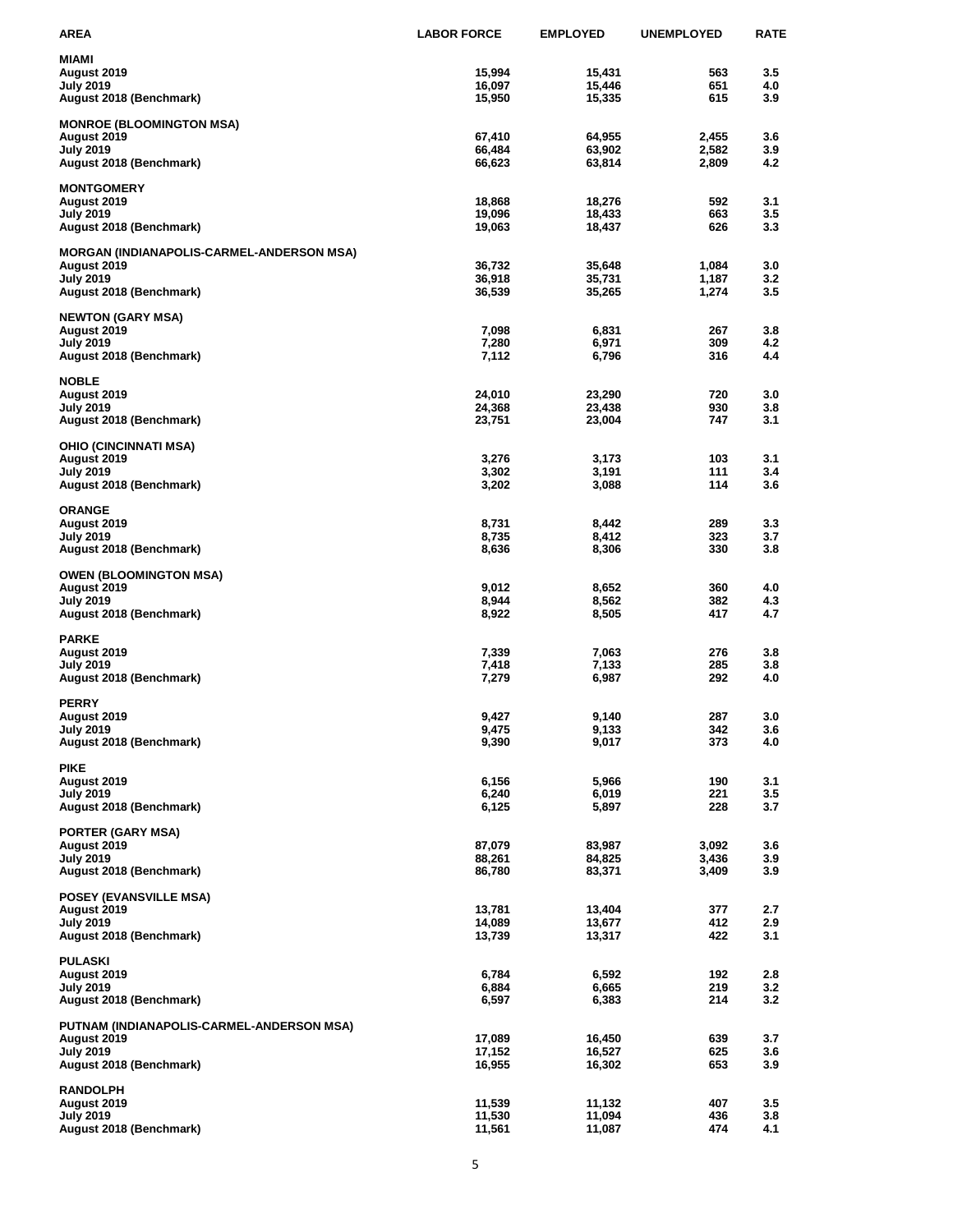| AREA                                                     | <b>LABOR FORCE</b> | <b>EMPLOYED</b>    | <b>UNEMPLOYED</b> | <b>RATE</b> |
|----------------------------------------------------------|--------------------|--------------------|-------------------|-------------|
| <b>RIPLEY</b>                                            |                    |                    |                   |             |
| August 2019                                              | 14,725             | 14,278             | 447               | 3.0         |
| July 2019                                                | 14,681             | 14,183             | 498               | 3.4         |
| August 2018 (Benchmark)                                  | 14,198             | 13,681             | 517               | 3.6         |
| <b>RUSH</b>                                              |                    |                    |                   |             |
| August 2019                                              | 9,114              | 8,879              | 235               | 2.6         |
| July 2019                                                | 9,251              | 8,984              | 267<br>263        | 2.9<br>2.9  |
| August 2018 (Benchmark)                                  | 9,061              | 8,798              |                   |             |
| SAINT JOSEPH (SOUTH BEND-MISHAWAKA MSA)                  |                    |                    |                   |             |
| August 2019<br><b>July 2019</b>                          | 136,640<br>138,167 | 131,701<br>132,674 | 4,939<br>5,493    | 3.6<br>4.0  |
| August 2018 (Benchmark)                                  | 134,535            | 129,331            | 5,204             | 3.9         |
|                                                          |                    |                    |                   |             |
| SCOTT (LOUISVILLE MSA)<br>August 2019                    | 10,706             | 10,339             | 367               | 3.4         |
| July 2019                                                | 10,807             | 10,391             | 416               | 3.8         |
| August 2018 (Benchmark)                                  | 10,665             | 10,224             | 441               | 4.1         |
| SHELBY (INDIANAPOLIS-CARMEL-ANDERSON MSA)                |                    |                    |                   |             |
| August 2019                                              | 23,451             | 22,772             | 679               | 2.9         |
| <b>July 2019</b>                                         | 23,597             | 22,844             | 753               | 3.2         |
| August 2018 (Benchmark)                                  | 23,335             | 22,562             | 773               | 3.3         |
| <b>SPENCER</b>                                           |                    |                    |                   |             |
| August 2019<br>July 2019                                 | 11,529<br>11,818   | 11,213<br>11,446   | 316<br>372        | 2.7<br>3.1  |
| August 2018 (Benchmark)                                  | 11,509             | 11,098             | 411               | 3.6         |
|                                                          |                    |                    |                   |             |
| <b>STARKE</b>                                            |                    |                    |                   |             |
| August 2019<br>July 2019                                 | 10,094<br>10,166   | 9,691<br>9,720     | 403<br>446        | 4.0<br>4.4  |
| August 2018 (Benchmark)                                  | 10,577             | 10,133             | 444               | 4.2         |
| <b>STEUBEN</b>                                           |                    |                    |                   |             |
| August 2019                                              | 21,005             | 20,455             | 550               | 2.6         |
| <b>July 2019</b>                                         | 21,334             | 20,727             | 607               | 2.8         |
| August 2018 (Benchmark)                                  | 20,448             | 19,858             | 590               | 2.9         |
| SULLIVAN (TERRE HAUTE MSA)                               |                    |                    |                   |             |
| August 2019                                              | 8,423              | 8,105              | 318               | 3.8         |
| July 2019                                                | 8,571              | 8,201              | 370               | 4.3         |
| August 2018 (Benchmark)                                  | 8,508              | 8,071              | 437               | 5.1         |
| <b>SWITZERLAND</b>                                       |                    |                    |                   |             |
| August 2019                                              | 5,161              | 5,000              | 161<br>179        | 3.1<br>3.4  |
| <b>July 2019</b><br>August 2018 (Benchmark)              | 5,210<br>5,099     | 5,031<br>4,886     | 213               | 4.2         |
|                                                          |                    |                    |                   |             |
| TIPPECANOE (LAFAYETTE-WEST LAFAYETTE MSA)<br>August 2019 | 92,539             | 89.592             | 2,947             | 3.2         |
| July 2019                                                | 92,859             | 89,721             | 3,138             | 3.4         |
| August 2018 (Benchmark)                                  | 95,339             | 91,966             | 3,373             | 3.5         |
| <b>TIPTON</b>                                            |                    |                    |                   |             |
| August 2019                                              | 9,598              | 9,358              | 240               | 2.5         |
| July 2019                                                | 9,698              | 9,427              | 271               | 2.8         |
| August 2018 (Benchmark)                                  | 9,261              | 9,012              | 249               | 2.7         |
| UNION (CINCINNATI MSA)                                   |                    |                    |                   |             |
| August 2019                                              | 3,755              | 3,639              | 116               | 3.1         |
| <b>July 2019</b><br>August 2018 (Benchmark)              | 3,815<br>3,680     | 3,686<br>3,557     | 129<br>123        | 3.4<br>3.3  |
|                                                          |                    |                    |                   |             |
| <b>VANDERBURGH (EVANSVILLE MSA)</b>                      |                    |                    |                   |             |
| August 2019<br><b>July 2019</b>                          | 95,674<br>97,363   | 92,781<br>94,152   | 2,893<br>3,211    | 3.0<br>3.3  |
| August 2018 (Benchmark)                                  | 95,468             | 92,100             | 3,368             | 3.5         |
|                                                          |                    |                    |                   |             |
| <b>VERMILLION (TERRE HAUTE MSA)</b><br>August 2019       | 7,023              | 6,692              | 331               | 4.7         |
| <b>July 2019</b>                                         | 7,137              | 6,765              | 372               | 5.2         |
| August 2018 (Benchmark)                                  | 7,053              | 6,647              | 406               | 5.8         |
| <b>VIGO (TERRE HAUTE MSA)</b>                            |                    |                    |                   |             |
| August 2019                                              | 48,468             | 46,499             | 1,969             | 4.1         |
| <b>July 2019</b>                                         | 48,874             | 46,674             | 2,200             | 4.5         |
| August 2018 (Benchmark)                                  | 48,348             | 46,078             | 2,270             | 4.7         |
| WABASH                                                   |                    |                    |                   |             |
| August 2019<br>July 2019                                 | 14,717<br>14,935   | 14,263<br>14,423   | 454<br>512        | 3.1<br>3.4  |
| August 2018 (Benchmark)                                  | 14,451             | 13,903             | 548               | 3.8         |
|                                                          |                    |                    |                   |             |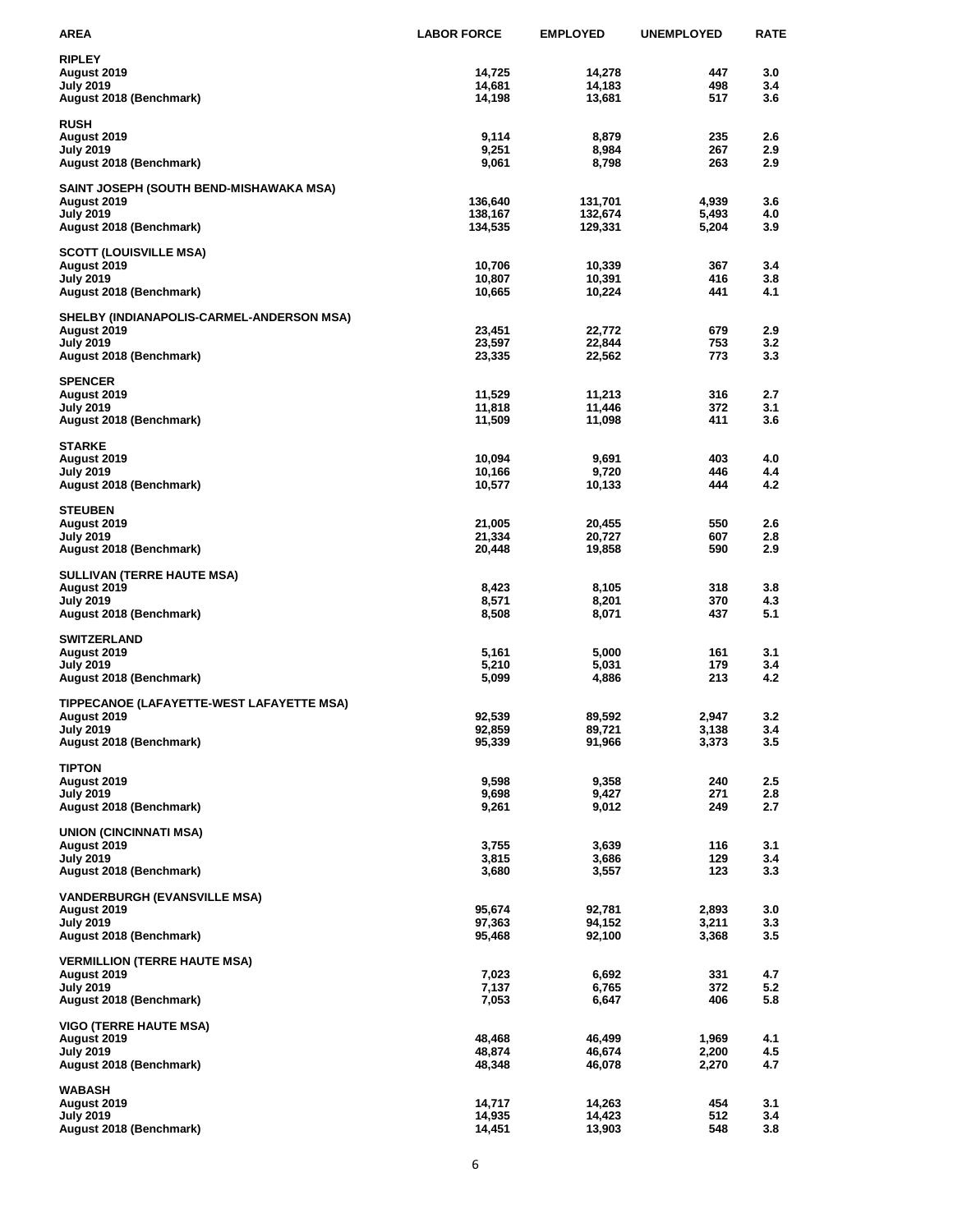| AREA                                        | <b>LABOR FORCE</b>              | <b>EMPLOYED</b>  | <b>UNEMPLOYED</b> | <b>RATE</b> |
|---------------------------------------------|---------------------------------|------------------|-------------------|-------------|
| <b>WARREN</b>                               |                                 |                  |                   |             |
| August 2019                                 | 4,125                           | 3,994            | 131               | 3.2         |
| July 2019                                   | 4,167                           | 4,034            | 133               | 3.2         |
| August 2018 (Benchmark)                     | 4,219                           | 4,072            | 147               | 3.5         |
| <b>WARRICK (EVANSVILLE MSA)</b>             |                                 |                  |                   |             |
| August 2019                                 | 33,320                          | 32,390           | 930               | 2.8         |
| <b>July 2019</b>                            | 33,950                          | 32,875           | 1,075             | 3.2         |
| August 2018 (Benchmark)                     | 33,150                          | 32,104           | 1,046             | 3.2         |
| <b>WASHINGTON (LOUISVILLE MSA)</b>          |                                 |                  |                   |             |
| August 2019                                 | 13,858                          | 13,421           | 437               | 3.2         |
| <b>July 2019</b>                            | 14,104                          | 13,622           | 482<br>496        | 3.4<br>3.6  |
| August 2018 (Benchmark)                     | 13,793                          | 13,297           |                   |             |
| WAYNE                                       |                                 |                  |                   |             |
| August 2019                                 | 31,061                          | 29,973           | 1,088             | 3.5         |
| July 2019<br>August 2018 (Benchmark)        | 31,022<br>31,233                | 29,798<br>30,056 | 1,224<br>1,177    | 3.9<br>3.8  |
|                                             |                                 |                  |                   |             |
| <b>WELLS (FORT WAYNE MSA)</b>               |                                 |                  |                   |             |
| August 2019                                 | 14,690                          | 14,329           | 361               | $2.5\,$     |
| <b>July 2019</b><br>August 2018 (Benchmark) | 14,750<br>14,407                | 14,340<br>13,990 | 410<br>417        | 2.8<br>2.9  |
|                                             |                                 |                  |                   |             |
| WHITE                                       |                                 |                  |                   |             |
| August 2019                                 | 13,842                          | 13,497           | 345               | $2.5\,$     |
| July 2019<br>August 2018 (Benchmark)        | 14,051<br>13,937                | 13,667<br>13,494 | 384<br>443        | 2.7<br>3.2  |
|                                             |                                 |                  |                   |             |
| <b>WHITLEY (FORT WAYNE MSA)</b>             |                                 |                  |                   |             |
| August 2019                                 | 18,085                          | 17,584           | 501<br>567        | 2.8<br>3.1  |
| July 2019<br>August 2018 (Benchmark)        | 18,090<br>17,688                | 17,523<br>17,150 | 538               | 3.0         |
|                                             |                                 |                  |                   |             |
|                                             | CITIES (Population over 25,000) |                  |                   |             |
| <b>ANDERSON CITY</b>                        |                                 |                  |                   |             |
| August 2019                                 | 23,760                          | 22,842<br>22,901 | 918<br>1,016      | 3.9<br>4.2  |
| <b>July 2019</b><br>August 2018 (Benchmark) | 23,917<br>23,652                | 22,636           | 1,016             | 4.3         |
|                                             |                                 |                  |                   |             |
| <b>BLOOMINGTON CITY</b>                     |                                 |                  |                   |             |
| August 2019<br>July 2019                    | 37,094<br>36,541                | 35,517<br>34,941 | 1,577<br>1,600    | 4.3<br>4.4  |
| August 2018 (Benchmark)                     | 36,632                          | 34,893           | 1,739             | 4.7         |
|                                             |                                 |                  |                   |             |
| <b>BROWNSBURG TOWN</b>                      |                                 |                  | 380               | 2.5         |
| August 2019<br><b>July 2019</b>             | 15,287<br>15,335                | 14,907<br>14,915 | 420               | 2.7         |
| August 2018 (Benchmark)                     | 15,214                          | 14,773           | 441               | 2.9         |
|                                             |                                 |                  |                   |             |
| <b>CARMEL CITY</b><br>August 2019           | 51,347                          | 49,994           | 1,353             | 2.6         |
| <b>July 2019</b>                            | 51,510                          | 50,035           | 1,475             | 2.9         |
| August 2018 (Benchmark)                     | 51,031                          | 49,515           | 1,516             | 3.0         |
|                                             |                                 |                  |                   |             |
| <b>COLUMBUS CITY</b><br>August 2019         | 26,527                          | 25,910           | 617               | 2.3         |
| July 2019                                   | 26,447                          | 25,745           | 702               | 2.7         |
| August 2018 (Benchmark)                     | 26,030                          | 25,313           | 717               | 2.8         |
|                                             |                                 |                  |                   |             |
| <b>CROWN POINT</b><br>August 2019           | 15,309                          | 14,896           | 413               | 2.7         |
| <b>July 2019</b>                            | 15,505                          | 15,039           | 466               | 3.0         |
| August 2018 (Benchmark)                     | 15,454                          | 14,790           | 664               | 4.3         |
| <b>EAST CHICAGO CITY</b>                    |                                 |                  |                   |             |
| August 2019                                 | 10,062                          | 9,449            | 613               | 6.1         |
| July 2019                                   | 10,236                          | 9,540            | 696               | 6.8         |
| August 2018 (Benchmark)                     | 10,055                          | 9,381            | 674               | 6.7         |
| <b>ELKHART CITY</b>                         |                                 |                  |                   |             |
| August 2019                                 | 27,439                          | 26,400           | 1,039             | 3.8         |
| July 2019                                   | 27,813                          | 26,570           | 1,243             | 4.5         |
| August 2018 (Benchmark)                     | 27,278                          | 26,316           | 962               | 3.5         |
| <b>EVANSVILLE CITY</b>                      |                                 |                  |                   |             |
| August 2019                                 | 60,419                          | 58,465           | 1,954             | 3.2         |
| July 2019                                   | 61,514                          | 59,329           | 2,185             | 3.6         |
| August 2018 (Benchmark)                     | 60,272                          | 58,036           | 2,236             | 3.7         |
| <b>FISHERS CITY</b>                         |                                 |                  |                   |             |
| August 2019                                 | 52,463                          | 51,180           | 1,283             | 2.4         |
| July 2019                                   | 52,613                          | 51,223           | 1,390             | 2.6         |
| August 2018 (Benchmark)                     | 52,215                          | 50,690           | 1,525             | 2.9         |
|                                             | 7                               |                  |                   |             |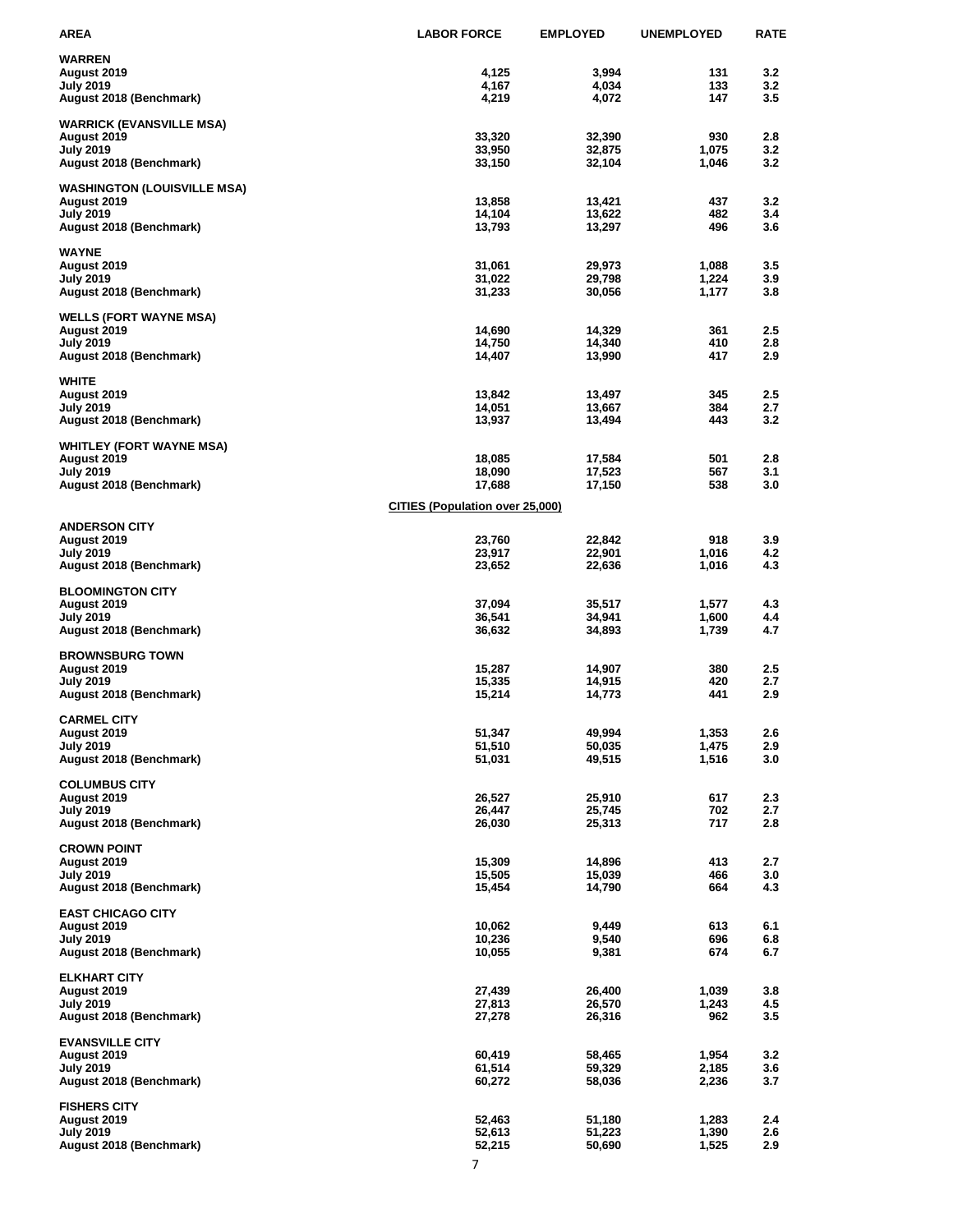| AREA                                           | <b>LABOR FORCE</b> | <b>EMPLOYED</b>    | <b>UNEMPLOYED</b> | <b>RATE</b> |
|------------------------------------------------|--------------------|--------------------|-------------------|-------------|
| <b>FORT WAYNE CITY</b>                         |                    |                    |                   |             |
| August 2019                                    | 131,698            | 127,615            | 4,083             | 3.1         |
| <b>July 2019</b>                               | 131,501            | 126,778            | 4,723             | 3.6         |
| August 2018 (Benchmark)                        | 128,756            | 124,178            | 4,578             | 3.6         |
| <b>FRANKLIN CITY</b>                           |                    |                    |                   |             |
| August 2019                                    | 12,464             | 12,093             | 371               | 3.0         |
| July 2019                                      | 12,520             | 12,115             | 405               | 3.2         |
| August 2018 (Benchmark)                        | 12,404             | 11,985             | 419               | 3.4         |
|                                                |                    |                    |                   |             |
| <b>GARY CITY</b>                               |                    |                    |                   |             |
| August 2019<br>July 2019                       | 27,302<br>27,801   | 25,349<br>25,593   | 1,953<br>2,208    | 7.2<br>7.9  |
| August 2018 (Benchmark)                        | 27,247             | 25,169             | 2,078             | 7.6         |
|                                                |                    |                    |                   |             |
| <b>GOSHEN CITY</b>                             |                    |                    |                   |             |
| August 2019                                    | 18,114             | 17,598             | 516               | 2.8         |
| July 2019<br>August 2018 (Benchmark)           | 18,366<br>18,057   | 17,712<br>17,542   | 654<br>515        | 3.6<br>2.9  |
|                                                |                    |                    |                   |             |
| <b>GREENWOOD CITY</b>                          |                    |                    |                   |             |
| August 2019                                    | 30,715             | 29,879             | 836               | 2.7         |
| July 2019                                      | 30,847             | 29,934             | 913               | 3.0         |
| August 2018 (Benchmark)                        | 30,588             | 29,610             | 978               | 3.2         |
| <b>HAMMOND CITY</b>                            |                    |                    |                   |             |
| August 2019                                    | 34,939             | 33,231             | 1,708             | 4.9         |
| <b>July 2019</b>                               | 35,516             | 33,551             | 1,965             | 5.5         |
| August 2018 (Benchmark)                        | 34,742             | 32,994             | 1,748             | 5.0         |
| <b>HOBART CITY</b>                             |                    |                    |                   |             |
| August 2019                                    | 15,078             | 14,342             | 736               | 4.9         |
| July 2019                                      | 15,282             | 14,480             | 802               | 5.2         |
| August 2018 (Benchmark)                        | 14,911             | 14,240             | 671               | 4.5         |
|                                                |                    |                    |                   |             |
| <b>INDIANAPOLIS CITY (CONS)</b><br>August 2019 | 454,604            | 439,857            | 14,747            | 3.2         |
| July 2019                                      | 456,347            | 439,864            | 16,483            | 3.6         |
| August 2018 (Benchmark)                        | 452,309            | 435,460            | 16,849            | 3.7         |
|                                                |                    |                    |                   |             |
| <b>INDIANAPOLIS CITY (CORE)</b>                |                    |                    |                   |             |
| August 2019<br>July 2019                       | 449,710<br>451,431 | 435,119<br>435,126 | 14,591<br>16,305  | 3.2<br>3.6  |
| August 2018 (Benchmark)                        | 447,424            | 430,770            | 16,654            | 3.7         |
|                                                |                    |                    |                   |             |
| <b>JEFFERSONVILLE CITY</b>                     |                    |                    |                   |             |
| August 2019                                    | 25,532             | 24,836             | 696               | 2.7         |
| <b>July 2019</b><br>August 2018 (Benchmark)    | 25,713<br>25,364   | 24,938<br>24,539   | 775<br>825        | 3.0<br>3.3  |
|                                                |                    |                    |                   |             |
| <b>KOKOMO CITY</b>                             |                    |                    |                   |             |
| August 2019                                    | 26,158             | 25,184             | 974               | 3.7         |
| July 2019                                      | 26,317             | 25,229             | 1,088             | 4.1         |
| August 2018 (Benchmark)                        | 25,658             | 24,633             | 1,025             | 4.0         |
| <b>LAFAYETTE CITY</b>                          |                    |                    |                   |             |
| August 2019                                    | 36,772             | 35,759             | 1,013             | 2.8         |
| <b>July 2019</b>                               | 36,905             | 35,811             | 1,094             | 3.0         |
| August 2018 (Benchmark)                        | 37,901             | 36,707             | 1,194             | 3.2         |
| <b>LAWRENCE TOWN</b>                           |                    |                    |                   |             |
| August 2019                                    | 27,137             | 26,299             | 838               | 3.1         |
| <b>July 2019</b>                               | 27,221             | 26,299             | 922               | 3.4         |
| August 2018 (Benchmark)                        | 26,925             | 26,036             | 889               | 3.3         |
| <b>MARION CITY</b>                             |                    |                    |                   |             |
| August 2019                                    | 12,265             | 11,750             | 515               | 4.2         |
| <b>July 2019</b>                               | 12,232             | 11,689             | 543               | 4.4         |
| August 2018 (Benchmark)                        | 12,329             | 11,759             | 570               | 4.6         |
|                                                |                    |                    |                   |             |
| <b>MERRILLVILLE TOWN</b>                       | 17,170             | 16,341             | 829               | 4.8         |
| August 2019<br>July 2019                       | 17,463             | 16,498             | 965               | 5.5         |
| August 2018 (Benchmark)                        | 17,226             | 16,224             | 1,002             | 5.8         |
|                                                |                    |                    |                   |             |
| <b>MICHIGAN CITY CITY</b>                      |                    |                    |                   |             |
| August 2019                                    | 12,521<br>12,702   | 11,950             | 571               | 4.6         |
| <b>July 2019</b><br>August 2018 (Benchmark)    | 12,658             | 12,043<br>12,064   | 659<br>594        | 5.2<br>4.7  |
|                                                |                    |                    |                   |             |
| <b>MISHAWAKA CITY</b>                          |                    |                    |                   |             |
| August 2019                                    | 26,270             | 25,376             | 894               | 3.4         |
| July 2019<br>August 2018 (Benchmark)           | 26,551<br>25,798   | 25,563<br>24,919   | 988<br>879        | 3.7<br>3.4  |
|                                                |                    |                    |                   |             |